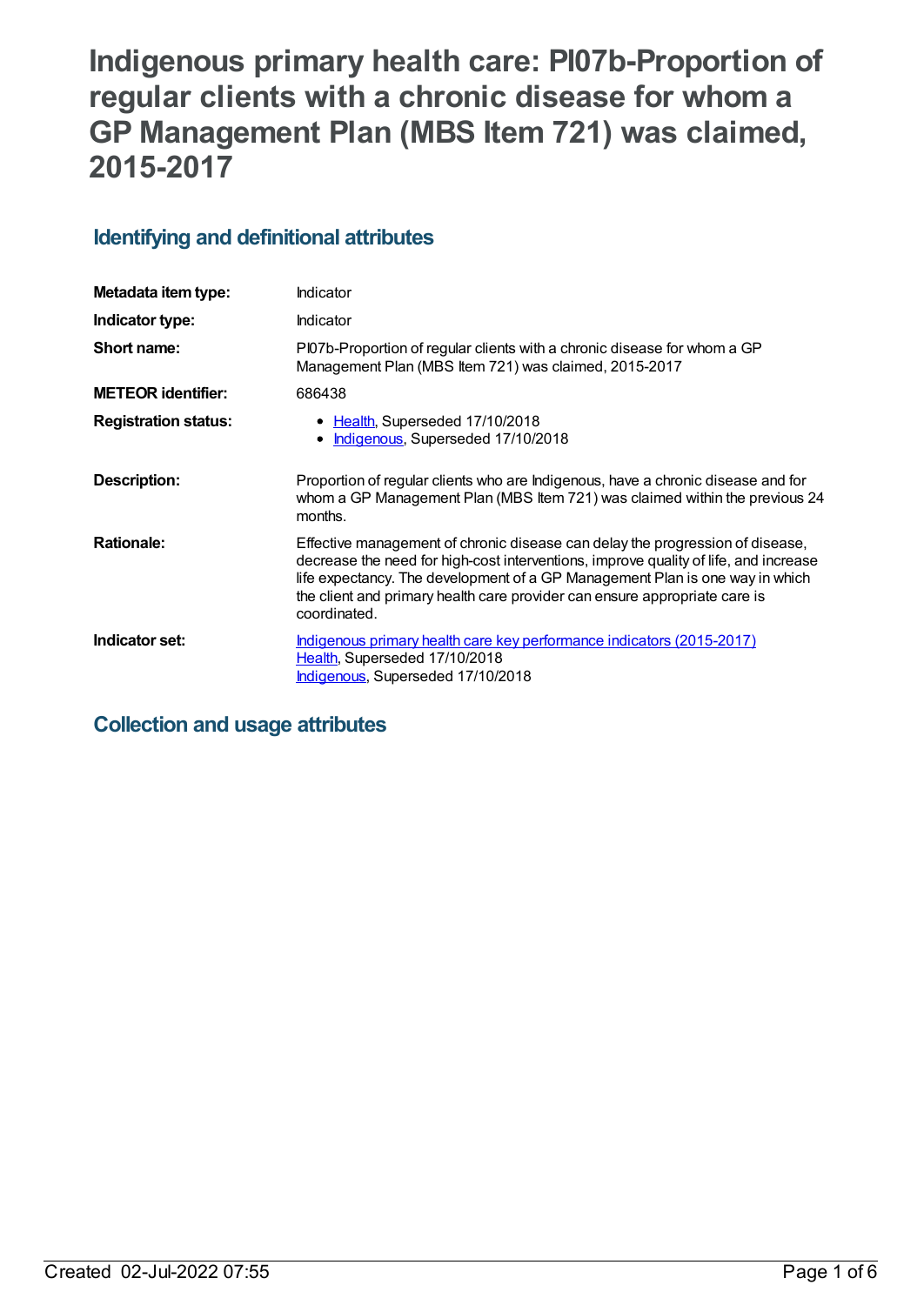| <b>Computation description:</b> | Proportion of regular clients who are Indigenous, have a chronic disease and for<br>whom a GP Management Plan (MBS Item 721) was claimed within the previous 24<br>months.                                                                                                                                                                                                                            |
|---------------------------------|-------------------------------------------------------------------------------------------------------------------------------------------------------------------------------------------------------------------------------------------------------------------------------------------------------------------------------------------------------------------------------------------------------|
|                                 | 'Regular client' refers to a client of an Australian Government Department of Health-<br>funded primary health care service (that is required to report against the Indigenous<br>primary health care key performance indicators) who has an active medical record;<br>that is, a client who has attended the Department of Health-funded primary health<br>care service at least 3 times in 2 years. |
|                                 | GP Management Plan (MBS Item 721): The Chronic Disease Management<br>(CDM) Medicare items on the Medicare Benefits Schedule (MBS) enable GPs to<br>plan and coordinate the health care of patients with chronic or terminal medical<br>conditions (DoH 2014). GP Management Plans, for the purpose of this indicator,<br>are defined in the MBS (Item 721).                                           |
|                                 | Presented as a percentage.                                                                                                                                                                                                                                                                                                                                                                            |
|                                 | Calculated separately for each chronic disease type:                                                                                                                                                                                                                                                                                                                                                  |
|                                 | A) Type II diabetes                                                                                                                                                                                                                                                                                                                                                                                   |
|                                 | Exclude Type I diabetes, secondary diabetes, gestational diabetes mellitus (GDM),<br>previous GDM, impaired fasting glucose, impaired glucose tolerance.                                                                                                                                                                                                                                              |
|                                 | B) Cardiovascular disease                                                                                                                                                                                                                                                                                                                                                                             |
|                                 | C) Chronic obstructive pulmonary disease                                                                                                                                                                                                                                                                                                                                                              |
|                                 | D) Chronic kidney disease                                                                                                                                                                                                                                                                                                                                                                             |
|                                 | At this stage, this indicator is only calculated for Type II diabetes as currently this<br>is the only relevant chronic disease type with an agreed national definition.                                                                                                                                                                                                                              |
| <b>Computation:</b>             | (Numerator + Denominator) x 100                                                                                                                                                                                                                                                                                                                                                                       |
| Numerator:                      | Calculation A: Number of regular clients who are Indigenous, have Type II diabetes<br>and for whom a GP Management Plan (MBS Item 721) was claimed within the<br>previous 24 months.                                                                                                                                                                                                                  |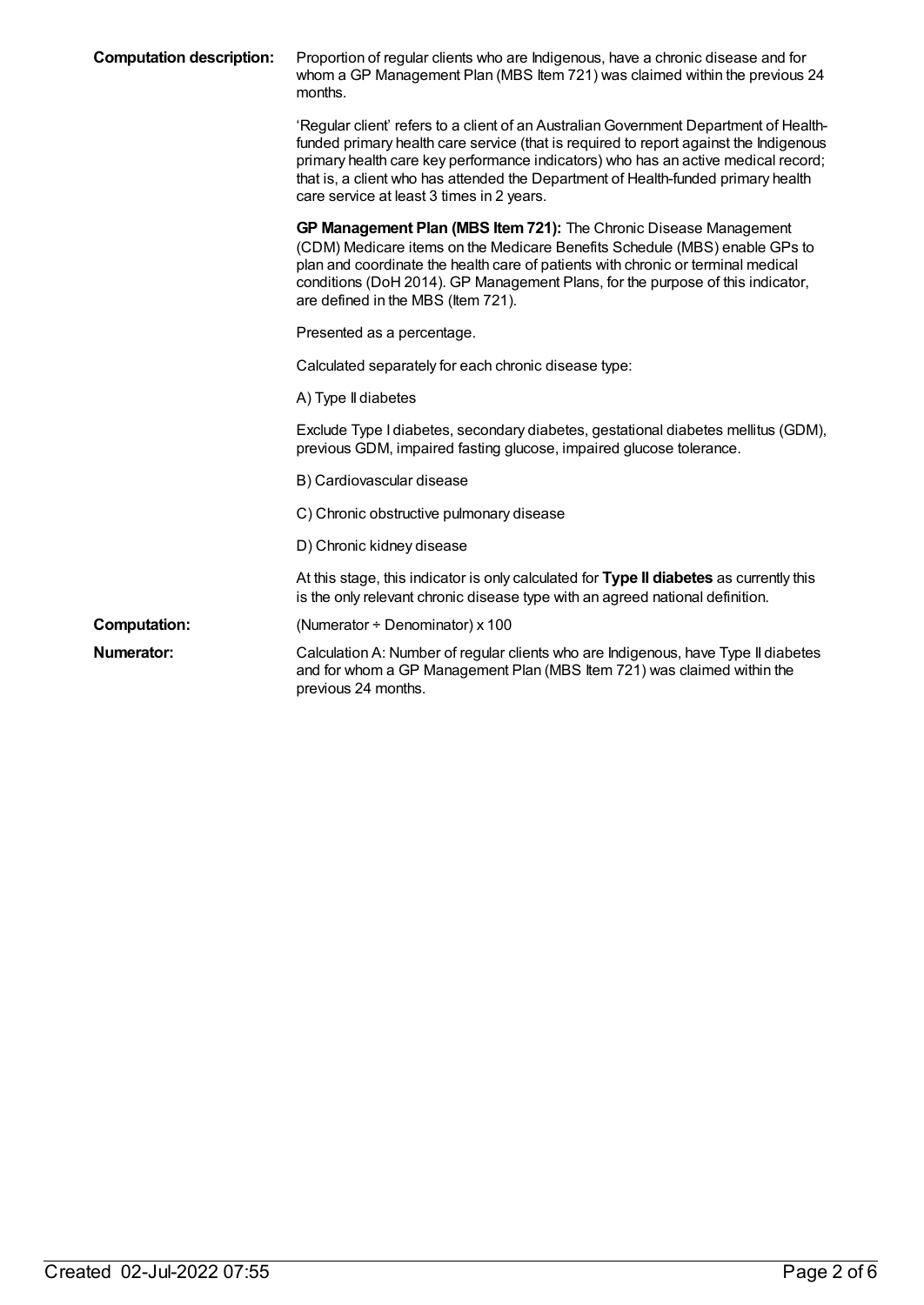[Person—diabetes](https://meteor.aihw.gov.au/content/270194) mellitus status, code NN

**Data Source**

[Indigenous](https://meteor.aihw.gov.au/content/430643) primary health care data collection

**NMDS / DSS**

[Indigenous](https://meteor.aihw.gov.au/content/686603) primary health care NBEDS 2017–18

**Guide for use**

Type II diabetes only.

#### **Data Element / Data Set**

Person-GP [Management](https://meteor.aihw.gov.au/content/504966) Plan (MBS Item 721) indicator, yes/no code N

**Data Source**

[Indigenous](https://meteor.aihw.gov.au/content/430643) primary health care data collection

**NMDS / DSS**

[Indigenous](https://meteor.aihw.gov.au/content/686603) primary health care NBEDS 2017–18

#### **Data Element / Data Set**

[Person—Indigenous](https://meteor.aihw.gov.au/content/602543) status, code N

**Data Source**

[Indigenous](https://meteor.aihw.gov.au/content/430643) primary health care data collection

**NMDS / DSS**

[Indigenous](https://meteor.aihw.gov.au/content/686603) primary health care NBEDS 2017–18

**Guide for use**

The implementation start date for this data element in the Indigenous primary health care NBEDS 2017-18 is 1 December 2017.

#### **Data Element / Data Set**

[Person—regular](https://meteor.aihw.gov.au/content/686291) client indicator, yes/no code N

**Data Source**

[Indigenous](https://meteor.aihw.gov.au/content/430643) primary health care data collection

**NMDS / DSS**

[Indigenous](https://meteor.aihw.gov.au/content/686603) primary health care NBEDS 2017–18

#### **Guide for use**

The implementation start date for this data element in the Indigenous primary health care NBEDS 2017-18 is 1 December 2017.

**Denominator:** Calculation A: Total number of regular clients who are Indigenous and have Type II diabetes.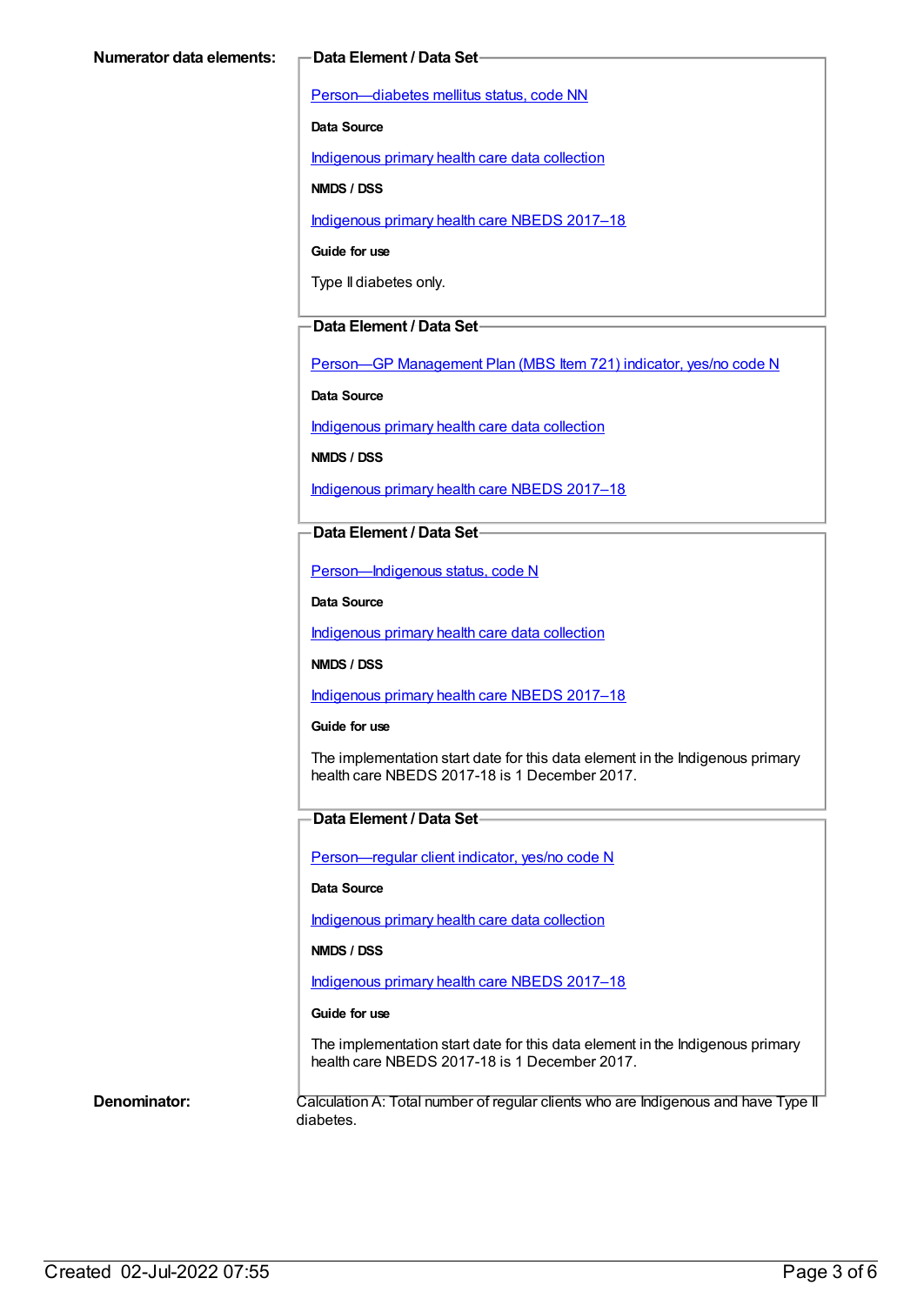#### **Denominator data elements:**

#### **Data Element / Data Set**

[Person—diabetes](https://meteor.aihw.gov.au/content/270194) mellitus status, code NN

**Data Source**

[Indigenous](https://meteor.aihw.gov.au/content/430643) primary health care data collection

**NMDS / DSS**

[Indigenous](https://meteor.aihw.gov.au/content/686603) primary health care NBEDS 2017–18

**Guide for use**

Type II diabetes only.

#### **Data Element / Data Set**

[Person—Indigenous](https://meteor.aihw.gov.au/content/602543) status, code N

**Data Source**

[Indigenous](https://meteor.aihw.gov.au/content/430643) primary health care data collection

**NMDS / DSS**

[Indigenous](https://meteor.aihw.gov.au/content/686603) primary health care NBEDS 2017–18

#### **Guide for use**

The implementation start date for this data element in the Indigenous primary health care NBEDS 2017-18 is 1 December 2017.

#### **Data Element / Data Set**

[Person—regular](https://meteor.aihw.gov.au/content/686291) client indicator, yes/no code N

**Data Source**

[Indigenous](https://meteor.aihw.gov.au/content/430643) primary health care data collection

**NMDS / DSS**

[Indigenous](https://meteor.aihw.gov.au/content/686603) primary health care NBEDS 2017–18

#### **Guide for use**

The implementation start date for this data element in the Indigenous primary health care NBEDS 2017-18 is 1 December 2017.

#### **Disaggregation:** 1. Sex:

- a) Male b) Female
- 2. Age: a) 0-4 years b) 5-14 years c) 15-24 years d) 25-34 years e) 35-44 years f) 45-54 years g) 55-64 years h) 65 years and over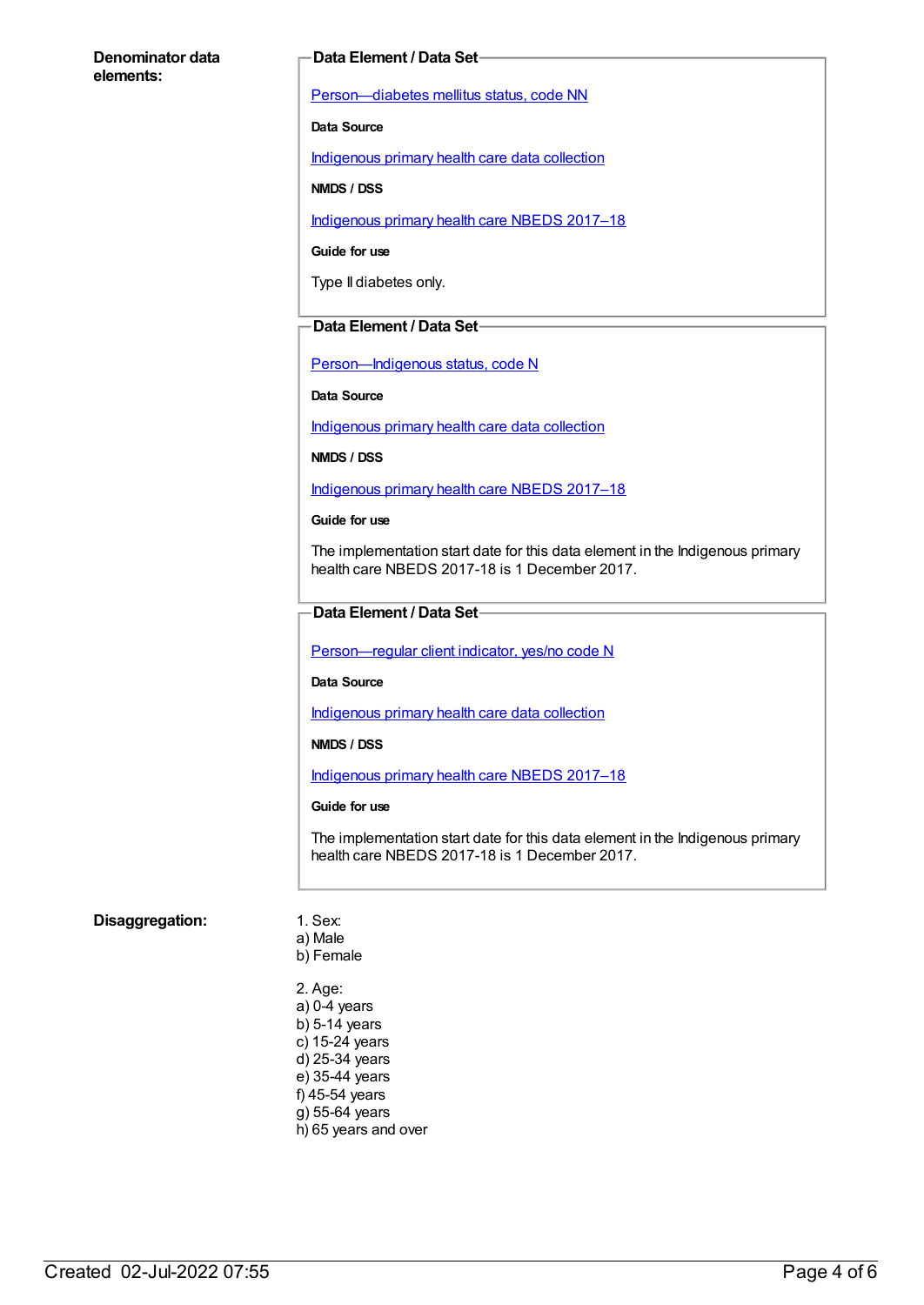| <b>Disaggregation data</b> |  |
|----------------------------|--|
| elements:                  |  |

#### **Data Element / Data Set**

[Person—age,](https://meteor.aihw.gov.au/content/303794) total years N[NN]

**Data Source**

[Indigenous](https://meteor.aihw.gov.au/content/430643) primary health care data collection

**NMDS / DSS**

[Indigenous](https://meteor.aihw.gov.au/content/686603) primary health care NBEDS 2017–18

### **Data Element / Data Set**

Person-sex, code X

**Data Source**

[Indigenous](https://meteor.aihw.gov.au/content/430643) primary health care data collection

**NMDS / DSS**

[Indigenous](https://meteor.aihw.gov.au/content/686603) primary health care NBEDS 2017–18

**Guide for use**

The implementation start date for this data element in the Indigenous primary health care NBEDS 2017-18 is 1 December 2017.

## **Representational attributes**

| <b>Representation class:</b> | Percentage |
|------------------------------|------------|
| Data type:                   | Real       |
| Unit of measure:             | Person     |
| Format:                      | N[N].N     |
|                              |            |

## **Indicator conceptual framework**

| <b>Framework and</b> | Continuous |
|----------------------|------------|
| dimensions:          |            |

## **Data source attributes**

**Data sources: Data Source**

[Indigenous](https://meteor.aihw.gov.au/content/430643) primary health care data collection

**Frequency**

6 monthly

**Data custodian**

Australian Institute of Health and Welfare.

## **Accountability attributes**

Further data development / Further work is required to reach agreement on national definitions for other chronic **collection required:** diseases including cardiovascular disease, chronic obstructive pulmonary disease and chronic kidney disease.

## **Source and reference attributes**